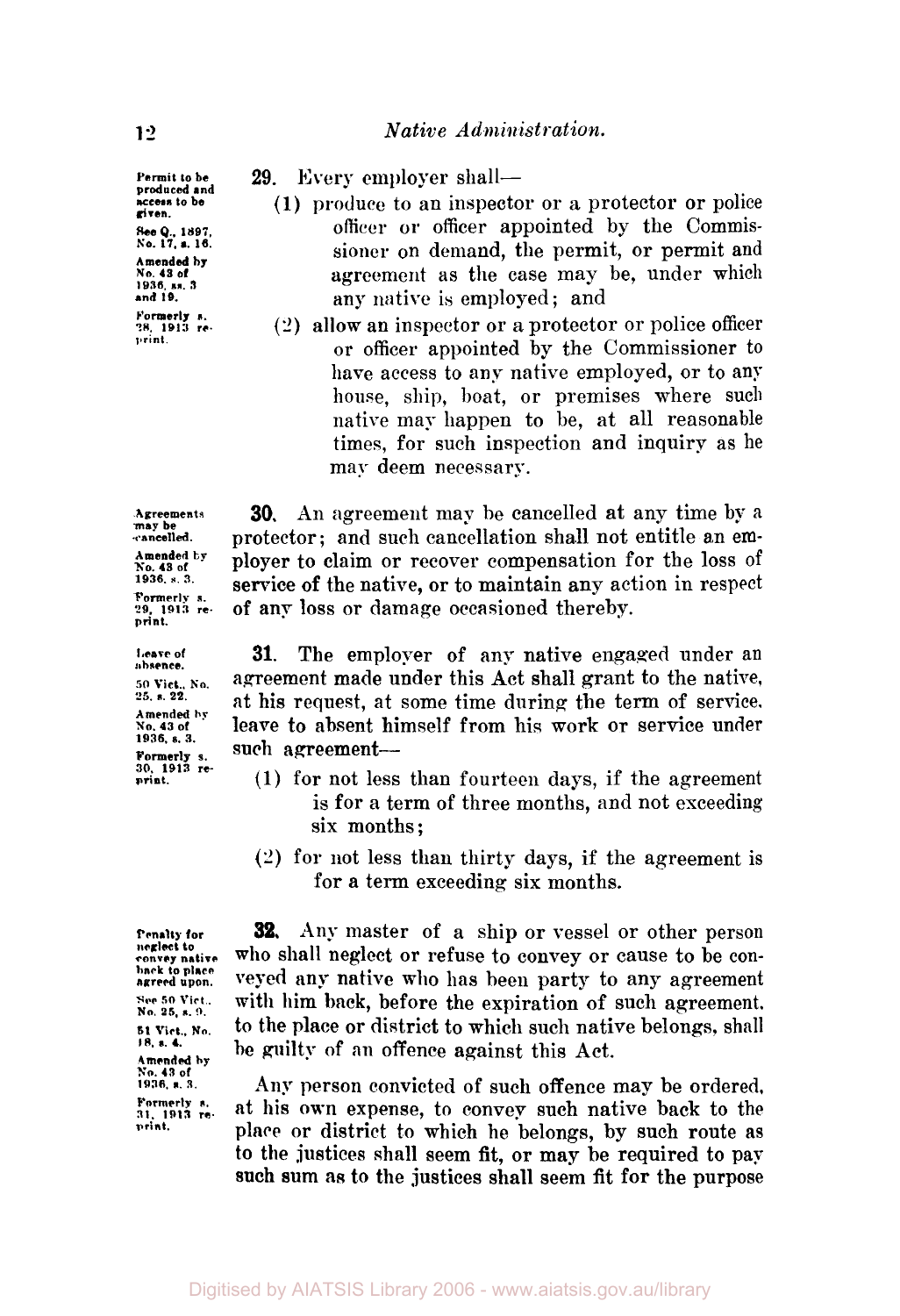of paying for the conveyance of such native, and such **sum** shall, for all purposes, be and be deemed to be added to the fine imposed so as to become a part thereof.

**33.** If a native dies during the period of his employ- **Death of**  ment, the employer, forthwith after the death, or if the **employed** deceased was employed on board of any ship, vessel, or See Q., 1902. boat, forthwith after the arrival of such ship, vessel, or **Amended by** boat at any port in Western Australia shall transmit to  $\frac{N_{0.43 \text{ of}}}{1936, s.3}$ . boat at any port in Western Australia shall transmit to the Commissioner notice in writing of such death under **Formerly**  the hand of the employer, and containing such particu-  $\frac{32}{\text{print}}$  relars **as** will enable the deceased to **be** identified

**34.** The Commissioner may undertake the general *Commissioner* re, protection, and management of the property of *property* of care, protection, and management of the property of any native, and may-<br>**Q., 1902**, No.

- (1) take possession of, retain, sell, or dispose of any *Amended by*<br>such property, whether real or personal: 1936, s. 3. such property, whether real or personal;
- **(2)** in his *own* name sue **for,** recover, or receive any **33, 1913 re**money or other property due or belonging to or held in trust for the benefit of a native, or damages for any conversion of or injury to any such property ;
- **(3)** exercise in the name **of** a native any power which the native might exercise for his **own**  benefit ;
- **(4)** in the name and on behalf **of** a native, appoint any person to act as attorney or agent for any purpose connected with the property of the native;
- (5) require a statement in writing from any person Inserted by who has had any contractual transaction or  $\frac{100,43,06}{1936,8.20}$ . financial dealing or dealings **in** property with a native **of** any such transaction **or** dealing during the period **of** one year preceding such requisition :

Provided that the powers conferred by this section **Amended** by **shall** not **be** exercised, except in the case **of** minors, **1936, s. 20.**  without the consent **of** the native except so far as may be necessary to provide **for** the due preservation **of such property** 

**Formerly** *s.*<br>33, 1913 reprint.

**1, s.13.**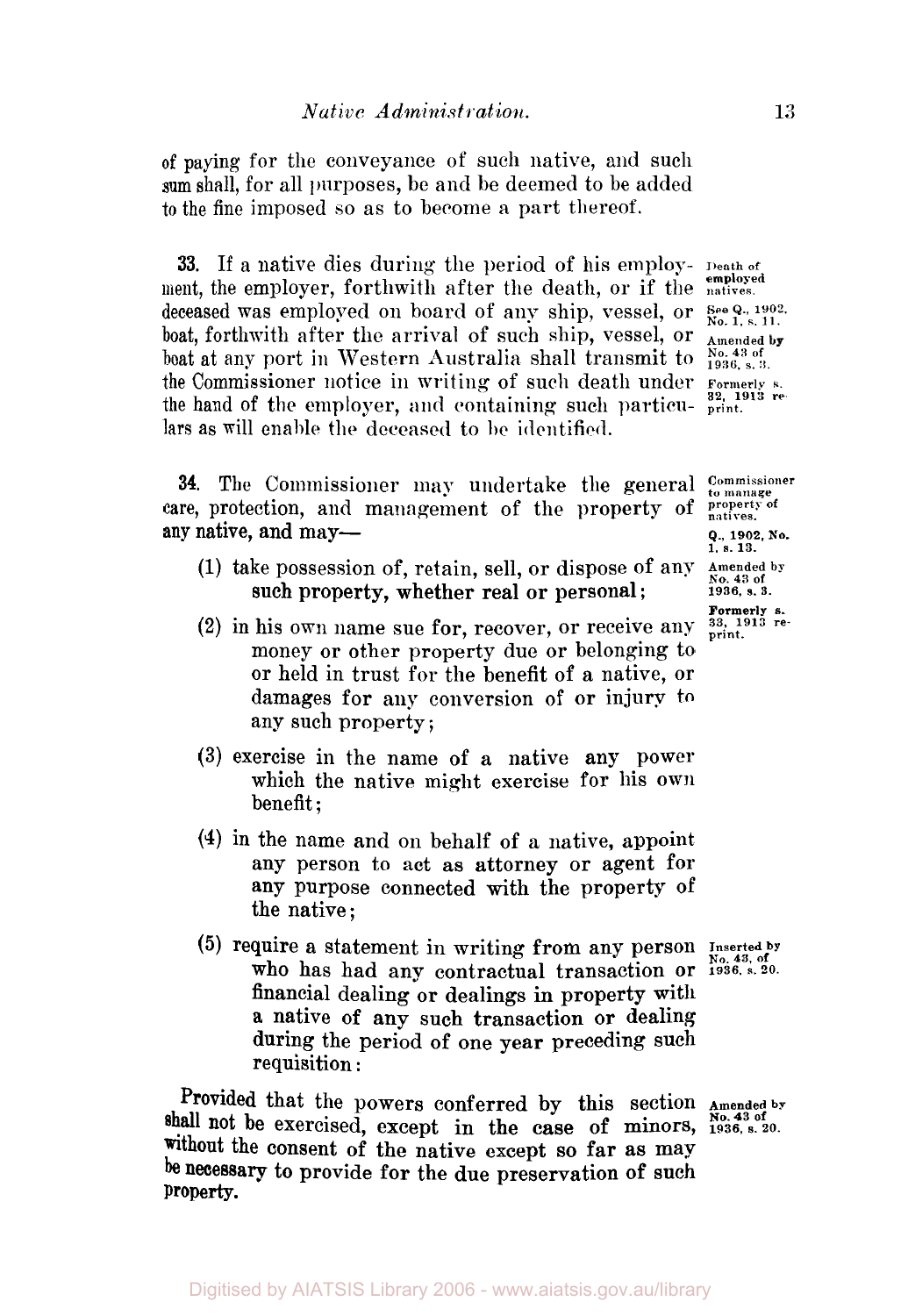**Any** person who fails to supply a statement when **required** by the Commissioner so to do, **or** who wilfully gives **or** supplies any false information in any such statement commits an offence against this Act.

The Commissioner shall keep proper records and accounts of all moneys and other property, and the proceeds thereof received **or** dealt with by him under the provisions of this section, and shall, for such purpose, **be** deemed to be a public accountant within the meaning of the Audit Act, **1904.** 

The Commissioner may expend or apply any money in his possession **or** standing to the credit of any native for his maintenance, education, advancement or benefit.

**Commissioner may obtain letters of administration with will annexed.** 

**Inserted by**  *so.* **43 of 1936. s.** *20.* 

**Compare Queensland, 25 Geo, V., So. 38, s. 26**  *(5).*  **New section inserted by Bo. 43 of 1936. s. 21.** 

**35. (1.)** The Commissioner may obtain letters of administration or letters of administration with the will annexed **of** the estate of any deceased native.

**(2.)** Notwithstanding the provisions **of** any Act **or** lam to the contrary regulating in the absence of **a** will any succession to and the administration of the estate of any deceased **or** missing native, all property and rights **of**  property vested in any native other than a native exempted from the provisions **of** this Act who dies intestate **shall** vest in the Commissioner upon trust to pay the just debts of the deceased and to distribute the balance between the widow **or** husband of the deceased and/or the next of kin, if the same or some of them can be ascertained, according to the laws of the State, in accordance with and in the manner prescribed for the administration of the estates **of** persons dying intestate by the Administration Act, **1903,** and if such widow, husband, and/or nest **of** kin cannot be so ascertained, amongst those persons who may **by** regulation be prescribed as the persons entitled to succeed to the property of the deceased: Provided that, where there is **no** person entitled to succeed to such property under the regulations, the proceeds **of**  the estate of the deceased shall be paid to a special trust account and be utilised by the Commissioner for the benefit **of** natives generally : Provided further, that a certificate under the hand of the Commissioner shall **be**  conclusive evidence as to the person or persons entitled under the regulations to succeed to the estate **of** any deceased or missing native **or** that there is no such person **or persons so** entitled.

**Inserted by No. 43 of 1936, s.** *20.*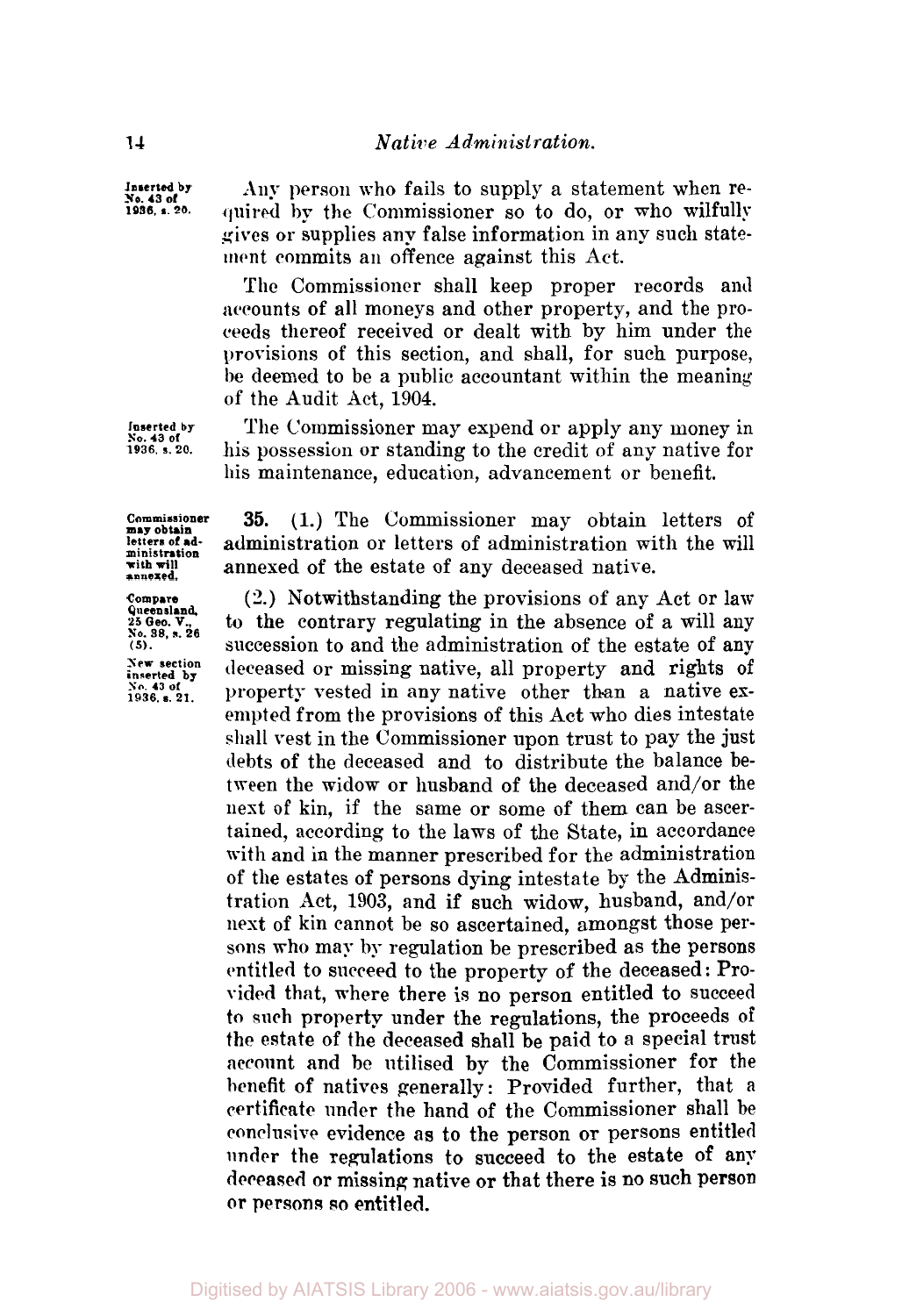**36.** (1.) (a) Every holder of a permit to employ a Sickness and native shall pay to the Commissioner as **a** contribution **fund.**  to a medical fund to be kept at the Treasury in the name New section of the Commissioner contributions on a prescribed scale. **No.43 of**  $\frac{1936, s. 21}{1936, s. 21}$ .

(b) Such fund shall, subject to the provisions of this section, be used to defray the medical and hospital expenses and the maintenance of natives who fall ill or become diseased or who suffer any injury or accident.

**(2.)** The holder of a permit shall as soon as possible notify in writing the nearest or most accessible protector when **any** native in his **employ** becomes **sick** or affected by any disease or suffers any injury.

**(3.)** Whenever any native is sick, affected by disease, or injured, and it is expedient in his interests that he should be removed to some place for medical attention or treatment, the holder of a permit under which he is employed shall as soon as is reasonably possible-

- (a) provide free transport for the native and send him to the nearest and most accessible hospital; or
- (b) at the option of a protector provide free transport for the native to the protector, and thence provide free transport for the native to the nearest and most accessible hospital.

**(4.)** The holder of a permit shall keep and use for the benefit of any native in his employ a reasonable supply **of** drugs, dressings, and instruments for rendering first **aid.** 

*(5.)* The holder of a permit who complies with the pro-Visions of this section shall not be under any liability for worker's compensation to an injured native in his employ **or** to the dependants of any such injured native under the provisions of the Workers' Compensation Act, **1912-1934.** 

**37. (1.)** Whenever a male child whose age does not **Father liable**  exceed sixteen years or a female child whose age does not exceed eighteen years, and who in either case is the  $S_{\text{eeQ}_n, 1902}$ **offspring** of a native and some person other than **a No. 1,** *S.* **19.**  the cost of the Government, a protector may, with the **1936**, ss. 3<br>approval of the Minister, apply to a justice of the peace  $\frac{1}{34}$ , 1913 re. for a summons to be served on the alleged father of such **print. child** for the purpose **of** obtaining contribution to the **support** of the child. mative is being maintained in a native institution or at  $\sum_{n=0}^{\infty}$  and  $\sum_{n=0}^{\infty}$  and  $\sum_{n=0}^{\infty}$  and  $\sum_{n=0}^{\infty}$  and  $\sum_{n=0}^{\infty}$  and  $\sum_{n=0}^{\infty}$  and  $\sum_{n=0}^{\infty}$  and  $\sum_{n=0}^{\infty}$  and  $\sum_{n=0}^{\infty$ 

**to contribute**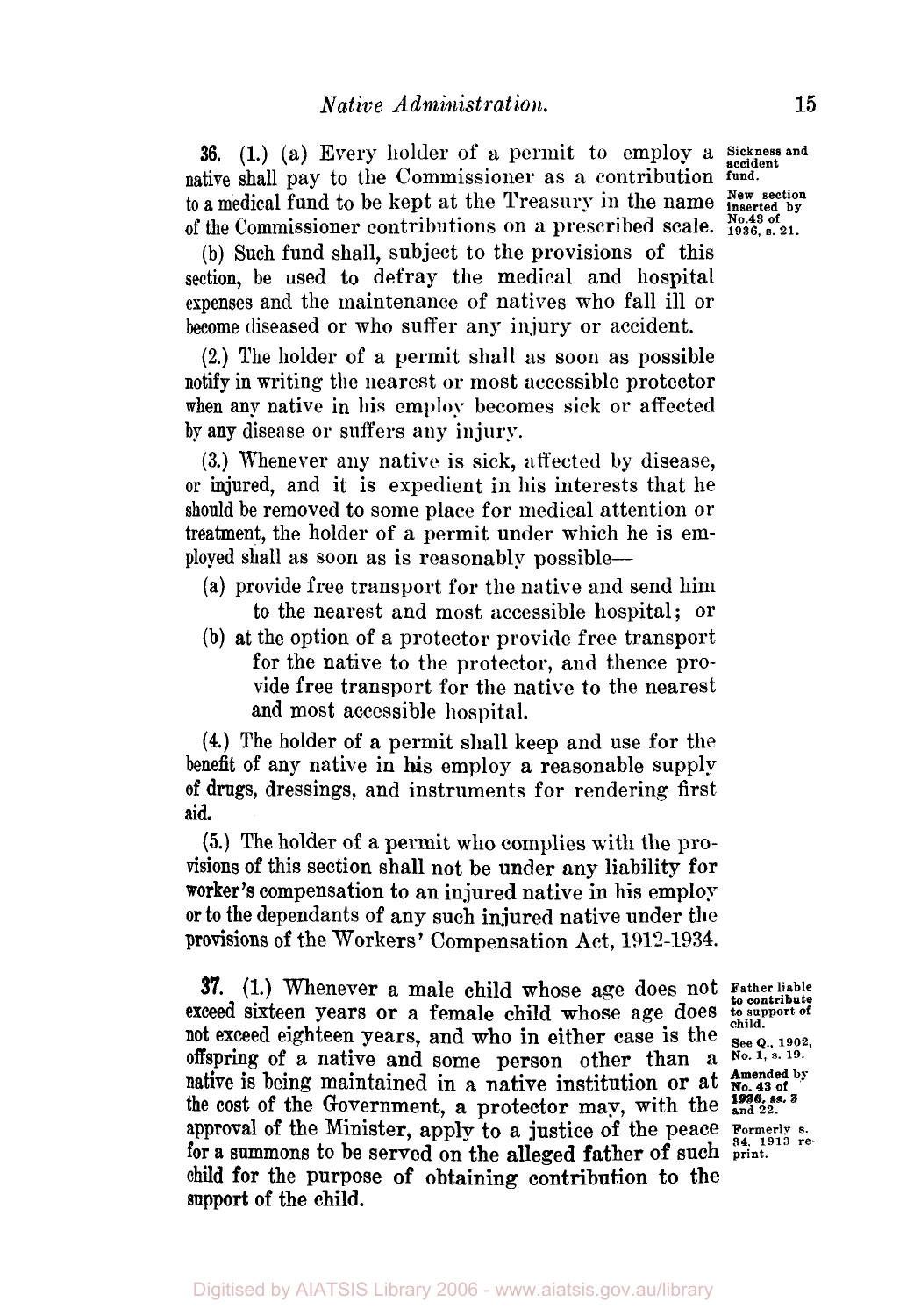**(2.)** On the return of such summons any two justices of the peace shall proceed to hear the matter of the complaint, and if the paternity of the defendant and his ability to contribute to the support of such child are **proved** to the satisfaction of the justices, they may order the defendant to pay a reasonable sum for the confinement and hospital expenses of the mother and for the past maintenance of the child, not exceeding six months in the case of the child, and such meekly sum (not exceeding ten shillings) for the maintenance of the child as such justices think fit:

Provided that no man shall be taken to be the father of any such child upon the evidence of the mother, unless her evidence is corroborated in some material particular.

(3.) Any two justices of the peace, on the complaint of any such father or of a protector, while the first or any subsequent order continues in force, may make further inquiry into such father's ability to contribute as aforesaid, and map remit or lessen the amount of the weekly payment that has been adjudged by the last preceding order, or may increase the same, if they see cause **so** to do, so that the amount shall not in any case exceed the weekly sum hereinbefore mentioned.

**(4.)** Whenever, after the making of any such order as aforesaid, it is made to appear to any justice of the peace, by a complaint in writing and upon oath, that any weekly sum to be paid in pursuance thereof has not been paid, or that any father named in such order is about to leave Western Australia, or remove from his usual place of residence, without having first notified his intention to the clerk of petty sessions at the court where the order was made, or without having made due provision for the payment of such weekly sum, such justice may, by warrant, cause such father to be brought before him or some other justice to answer the complaint.

(5.) On the return of such warrant the justice of the peace shall proceed to hear the matter of the complaint, and if the same is proved to be true, shall proceed to **levy** or enforce payment of the said weekly **sums** by **dis**tress or imprisonment for any period not exceeding three months.

(6.) All contributions and enforced payments under this section towards the support of a child shall be paid and expended as the Colonial Treasurer may direct.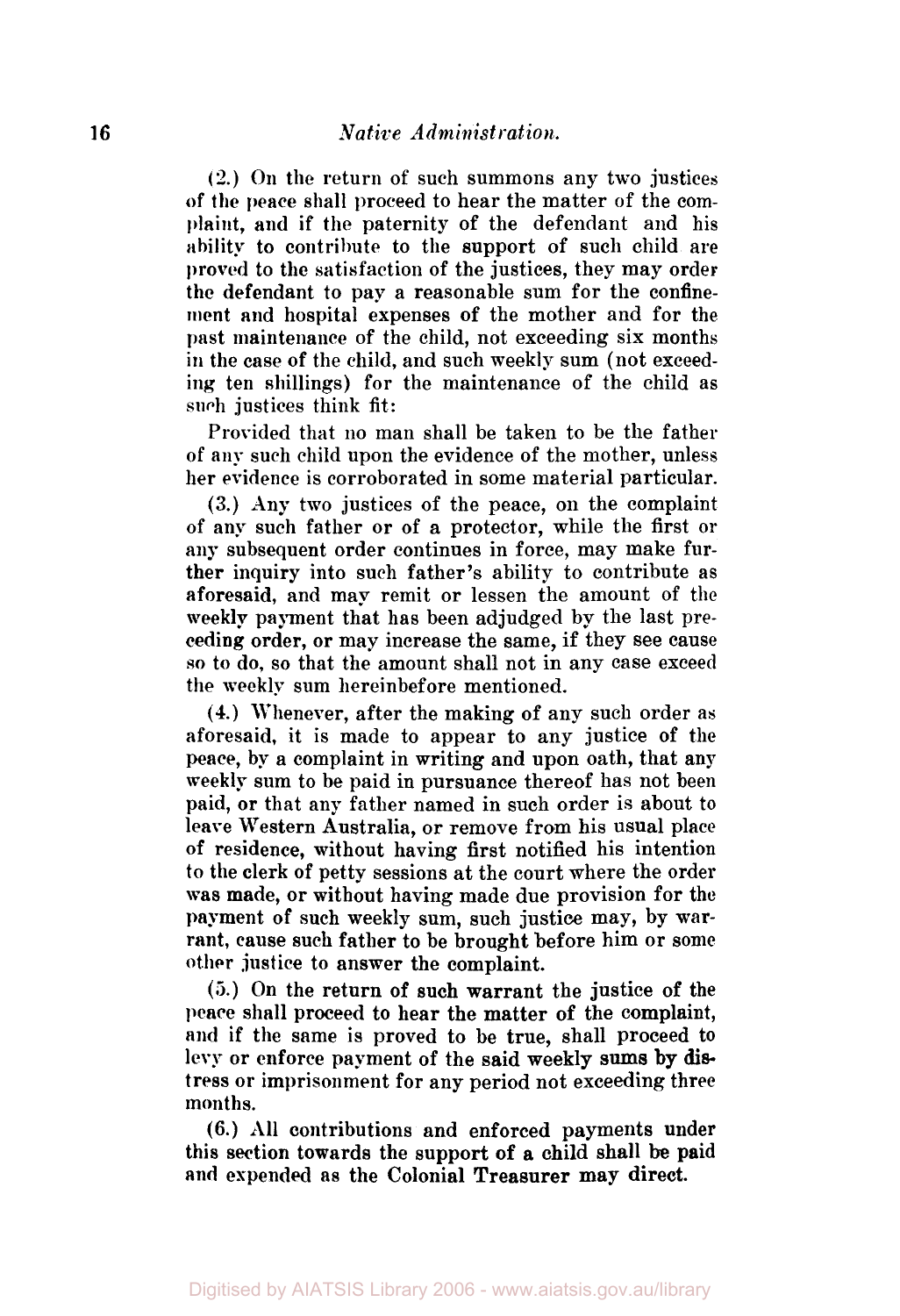**38.** (1.) Any native in custody under sentence **of may**  imprisonment may, by order of the Governor, he em- **be employed outside**  ployed outside the limits of a prison in such suitable **prison**  labour in the service of the State as the Governor may  $\frac{See}{X_0}$ ,  $\frac{50}{25}$ , s. 32. direct; but no such prisoner who has not been sentenced **Amended by**  to hard labour shall be set to any labour which is severe.

(2.) Any native in custody under sentence of imprison- **No. 25. s. 33.**  ment may, by order of the Governor, be placed under  $\frac{\text{Amended}}{\text{S}}$  by  $\frac{43}{100}$  and  $\frac{1}{100}$  and  $\frac{1}{100}$   $\frac{1}{100}$  and  $\frac{1}{100}$  and  $\frac{1}{100}$  and  $\frac{1}{100}$  and  $\frac{1}{100}$  and  $\frac{1}{100}$  and  $\frac{1}{100}$ custody of any officer or servant of the State, who shall  $\frac{1936}{\text{and }23.}$ be responsible for the safe custody of such prisoner **and Formerly s.**  he shall thereupon, for all purposes, be deemed in legal custody, wherever he may **be** employed or detained

wherein such prisoner may be sentenced to imprisonment shall not be responsible for the safe custody of any such prisoner during the time he may be removed, under order as aforesaid from such prison. (3.) The gaoler having the charge of the prison See 50 Vict., **No. 25. s. 34.** 

**39.** It shall not be lawful for any person, other than a **Persons pro**superintendent or protector, or a person acting under the *frequenting* direction of a superintendent, or under a written permit  $Q<sub>1,902, No</sub>$ <br>of a protector without lawful excuse to enter or remain 1, s. 16. **of a** protector, without lawful excuse, to enter or remain *s. 16.*  or be within or upon any place where natives are camped **or** where any natives may be congregated or in the course **and 24.**  of travelling in pursuance of any native custom.

Any person, save as aforesaid, who, without lawful excuse, the proof whereof shall lie upon him, is found in or within five chains of any such camp shall be guilty of **an** offence against this Act ; but no person shall be prosecuted for an offence under this section except by the direction of **a** protector.

40. If at any time he thinks it necessary so to do, a Removal of camps near **camps** near **compared** or are commander in the same **near** *nex cause any natives* who are camps or are townships. protector may cause any natives who are camped or are  $\frac{\text{downships}}{\text{No.1}}$ , s. 17. about to camp within or near the limits of any town or municipal district to remove their camp, or proposed **Amended by**  camp, at **such** distance from such town or municipality **1936, 3.**  as he may direct ; and all police officers shall assist the *Formerly s. 37, 1913 re*protector in carrying out the provisions of this section. **print.** 

**shall** be guilty of an offence against this Act. Any native neglecting or refusing to obey such order

**No. 43 of See 50 Vict.** 

*35, 1913 re-* 

**camps. Amended by 1936 ss 3 Formerly s. 36. 1913 re-**

**No. 43 of**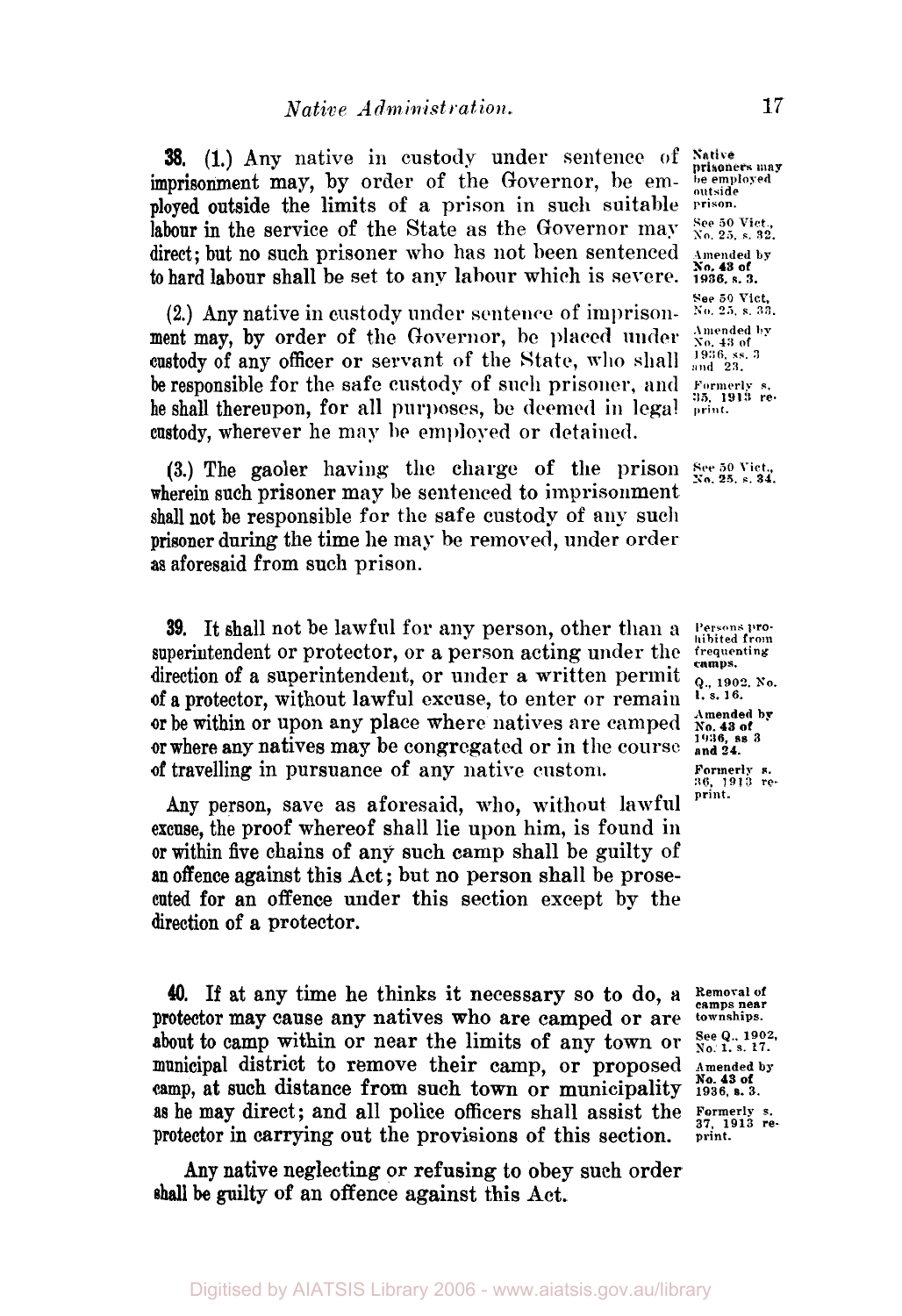*Justices may***<br>***order* **natives<br>out of town.** *50* **Vict..** s. **No.** 

Amended by<br>No. 43 of<br>1936, s. 3.

**1936, s.3. print** 

**areas.** 

**to** *remain*  **after sunset**<br>**at creeks** used<br>by pearlers.

**1936. s. 3. Formerly s. 40. 1913 re. print.** 

**Forbidding female be brought to**<br>creeks used **by pearlers. Amended by** 

**41.** Any justice of the peace or police officer may order any native found loitering in any town or muni-25, 1.45. **Cipal district, or being therein and not decently change of the such than the decently changed** district. cipal district, or being therein and not decently clothed,

> shall be guilty of an offence against this Act. **Any** native neglecting or refusing to obey such order

**Prohibited 42.** The Governor may, by proclamation, whenever in the interest of the natives he thinks fit, declare any **Amended by** the interest of the natives he thinks int, declare any  $\frac{1}{1936}$ , s.s. **municipal district or town or any other** place to be an **Formerly s.** area in which it shall be unlawful for natives, not in law-<br><sup>39, 1913 re-</sup> ful any larmout to be an unmain and avery such native <sup>39. 1913</sup><sup>re.</sup> ful employment, to be or remain; and every such native who, after warning, enters or is found within such area without the permission, in writing, of a protector or police officer, shall be guilty of an offence against this Act.

**43.** Any female native who, between sunset and sunrise, is found within two miles of any creek or inlet used by pearlers. by the boats of pearlers or other sea boats shall be guilty **Amended by** of an offonce aggringt this Act  $\frac{\text{Amended by}}{\text{No. }43 \text{ of}}$  of an offence against this Act.

> **44.** Any native who, being the parent or having the custody of any female child apparently under the age of sixteen years, allows that child to be within two miles of any creek or inlet used by the boats of pearlers or other sea boats shall be guilty of an offence against this Act.

**For former**  \*. **42 1913** 

**Formerly s. 41. 1913 re- print. 1936.** s. **3.** 

 $\frac{\text{Amended by}}{\text{Ne}_1}$  **45.** (1.) No marriage of a native according to the  $\frac{\text{Ne}_2}{\text{Ne}_3}$  and  $\frac{\text{Ne}_3}{\text{Ne}_4}$ **1936. s.** *23.* laws of the State shall be celebrated unless and until the prescribed notice in writing has been given to the Com**reprint** missioner.

> (2.) **On** receipt of any notification under the provisions of this section, the Commissioner may object to the marriage by notice in writing, to be given in the prescribed time and manner, on all or any of the following **grounds** :-

**(a)** that the marriage is inadvisable as being in contravention of tribal custom; or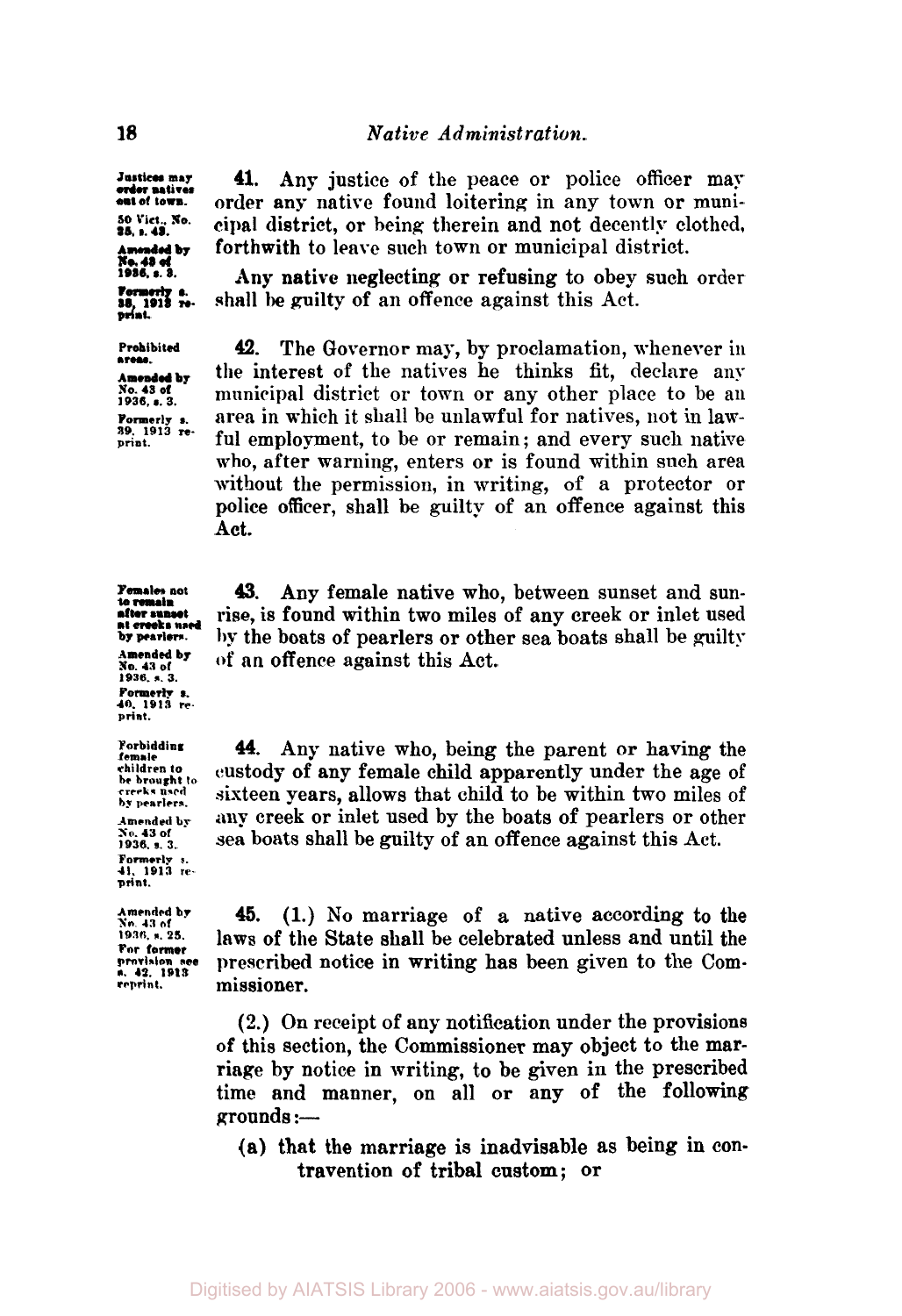- **(b)** that one **of** the parties is afflicted with any communicable or hereditary disease ; or
- **(c)** that it is inadvisable that the marriage should take place owing to any gross disparity in the ages of the parties ; or
- (d) that there are any other circumstances which render it advisable that the **marriage** should not take place.

Provided that any native who is aggrieved on account **of** any objection by the Commissioner under this section **may** appeal to a magistrate in the magisterial district in which he resides. **Such** appeal shall **be in** accordance with the regulations, which may prescribe the time **for**  appealing and the procedure to be followed.

**(3.) Any** person who celebrates any marriage in respect of which the prescribed notice has not been given to the Commissioner, or which the Commissioner has **objected** to under the provisions of this section, or who falsely induces any native to believe that he is married, shall be guilty of an offence against this Act.

46. (1.) Any person (except a native)-

(a) who habitually lives with natives or with any **with natives.**  native not his wife or her husband ; or

(b) who cohabits with or has sexual intercourse with  $\frac{1}{\text{For terms}}$  any native who is not his wife or her husband  $\frac{1}{8.43, 1913}$ any native who is not his wife or her husband shall be guilty of an offence against this Act, and shall be liable to imprisonment for a period not more than two

years, or to a penalty not more than one hundred pounds. Every person who is not a native and who without the permission in writing of a protector lives or resides with, either temporarily **or** continually, or **who** travels accompanied by a native of the opposite sex shall be presumed, in the absence of proof to the contrary, to be cohabiting With her or him, and it shall be presumed in the absence **of** proof to the contrary that she is not his wife or that he is not her husband.

**(2.) Any** person who persuades or solicits any native to cohabit with or have sexual intercourse with any person who is not a native, **or** who persuades **or** solicits any **person who** is not a native to cohabit with or have sexual intercourse with any native contrary to the provisions **of** 

**Offence of cohabiting Amended by No. 43 of 1936 s. 26.** 

reprint.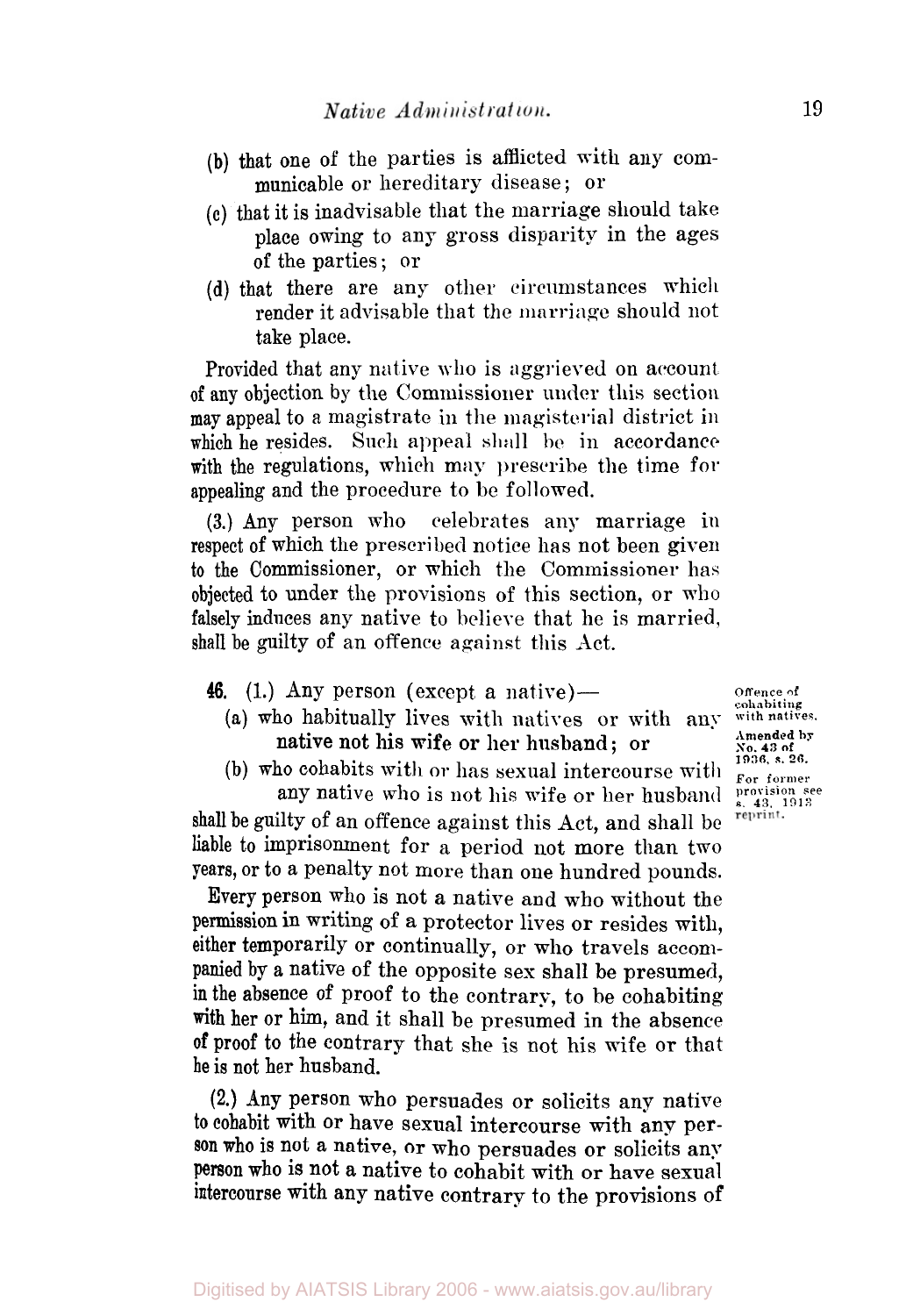this section commits an offence against this Act and shall be liable-

- *(a)* **in** the case of a first offence, to imprisonment for *a* period *of* not less than three months and not more than twelve months, or to a penalty not less than twenty-five pounds **nor**  more than fifty pounds;
- **(b)** for a second offence, to imprisonment for *a*  **period** not less than six months and not more than two years, or to a penalty not less than fifty pounds nor more than **one** hundred pounds.

(3.) All offences under this section shall be tried and determined by a Resident Magistrate.

**(4.)** No complaint shall be made under this section without the authority of the Commissioner.

Provided that an averment in the complaint that it is made with the authority of the Commissioner shall he deemed to be proved in the absence of proof to the contrary.

**47.** Any person who entices or persuades a native to leave any lawful service without the consent of a protector shall be guilty of an offence against this Act.

**48.** (1.) **Any** person who sells, supplies, or gives any fermented, spirituous, **or** other intoxicating liquor, in any quantity whatsoever, either alone **or** mixed with **any**  other substance, **or** any opium, to any native shall he guilty of an offence and liable, on summary conviction, to a penalty not exceeding one hundred pounds, or to **any**  term of imprisonment not exceeding six months, or **to**  both.

(2.) Any native who knowingly receives any such liquor **or** opium shall be guilty of an offence, and liable on summary conviction to a penalty not exceeding **five**  pounds **or** to imprisonment not exceeding one month.

(3.) It is immaterial whether the liquor or opium **was**  sold, supplied, **or** given to such native **for** himself or for any other person.

Added by No.  $42$  of  $1911$ ,<br>s. 8. Amended **by**  *So.* **43 of 1936 s. 3.** 

**Enticing aborigines from service**  See 8 Vict., **No. 6. s. 1. Amended by No. 42 of Formerly s. 44. 1913 re-print.** 

**Penalty for supplying liquor** *to*  **natives. Inserted by No. 42 of 1911, s. 10. Amended by No. 43 of 1936, s. 3. Formerly s. 45, 1913 reprint.**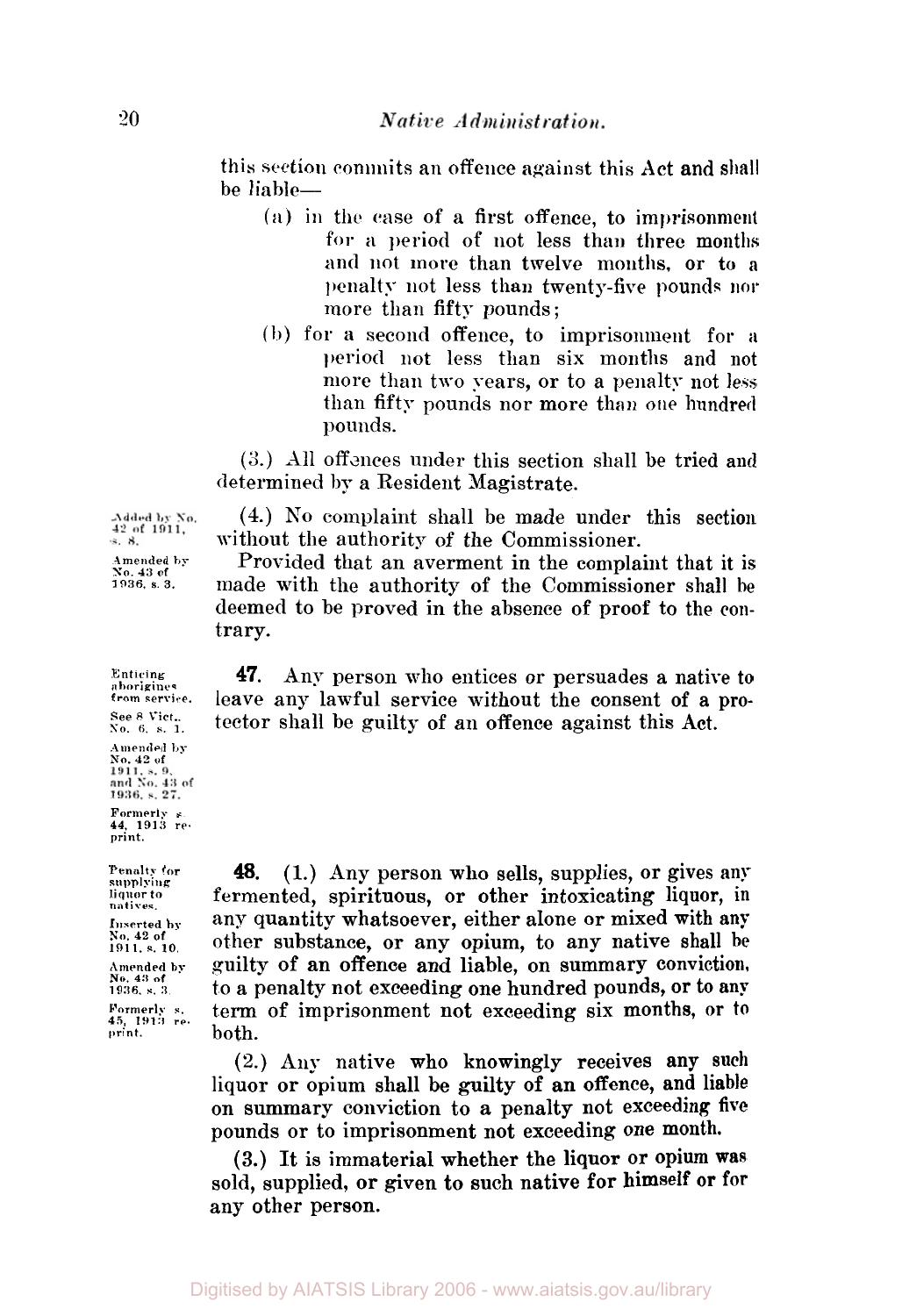**(4.)** The minimum penalty, pecuniary or other, for an offence under this section shall he one-fifth the maximum, and such minimum penalty shall not be liable to reduction under any power of mitigation which would but for this subsection be possessed by the Court.

49. (1.) Any person being the holder of any license *Prohibition* of natives on other the Licensing Act, 1911-1922, for the sale of **premises** for *shifting* or fermented liquors who shall narmit or sale of liquor under the Licensing Act, 1911-1922, for the sale of spirituous or fermented liquors who shall permit or suffer any native not exempted from the provisions of this Act to remain in or loiter about his licensed premises  $\frac{100 \times 1000 \text{ N}}{1936}$ , s. 28. shall be guilty of an offence against this Act.

**(2.)** Any native not exempted from the provisions of this Act who enters, remains on, or loiters about premises in respect **of** which any such license is held shall be guilty **of** an offence against this Act.

Provided that this section shall not apply to any native employed on the licensed premises under a permit granted by the Commissioner.

*50.* All blankets, bedding, clothing, and other articles issued or distributed to the natives by or by the direction disposal of **of** the department shall remain the property of His Majesty; and it shall not be lawful for a native receiving such bedding, clothing, or other articles to sell or otherwise dispose of the same to any person other than a native, without the sanction of a protector.<br> **Formerly s.**<br> **Formerly s.**<br> **Formerly s.**<br> **Formerly s.**<br> **Formerly s.**<br> **Formerly s.**<br> **Formerly s.** 

Any person not being a native who, without such sanction, takes, whether by purchase **or** otherwise, or is found **in** possession **of** any goods **or** chattels issued or distributed to a native **by** or by the direction of the department shall **be** guilty of an offence against this Act.

**51.** In every prosecution for an offence against this **Presumption** Act or the regulations, the averment in the complaint **being a** that **any** person referred to therein is **a** native shall be deemed to **be** proved in the absence **of** proof **to** the **contrary.** Formerly s. 52, 1913 re-<br>
52, 1913 re- print.

articles<br>issued to natives. 50 Vict., No. 25, ss. 40, 41. Amended by<br>No. 43 of

Amended by<br>No. 43 of 1936, s. 3.